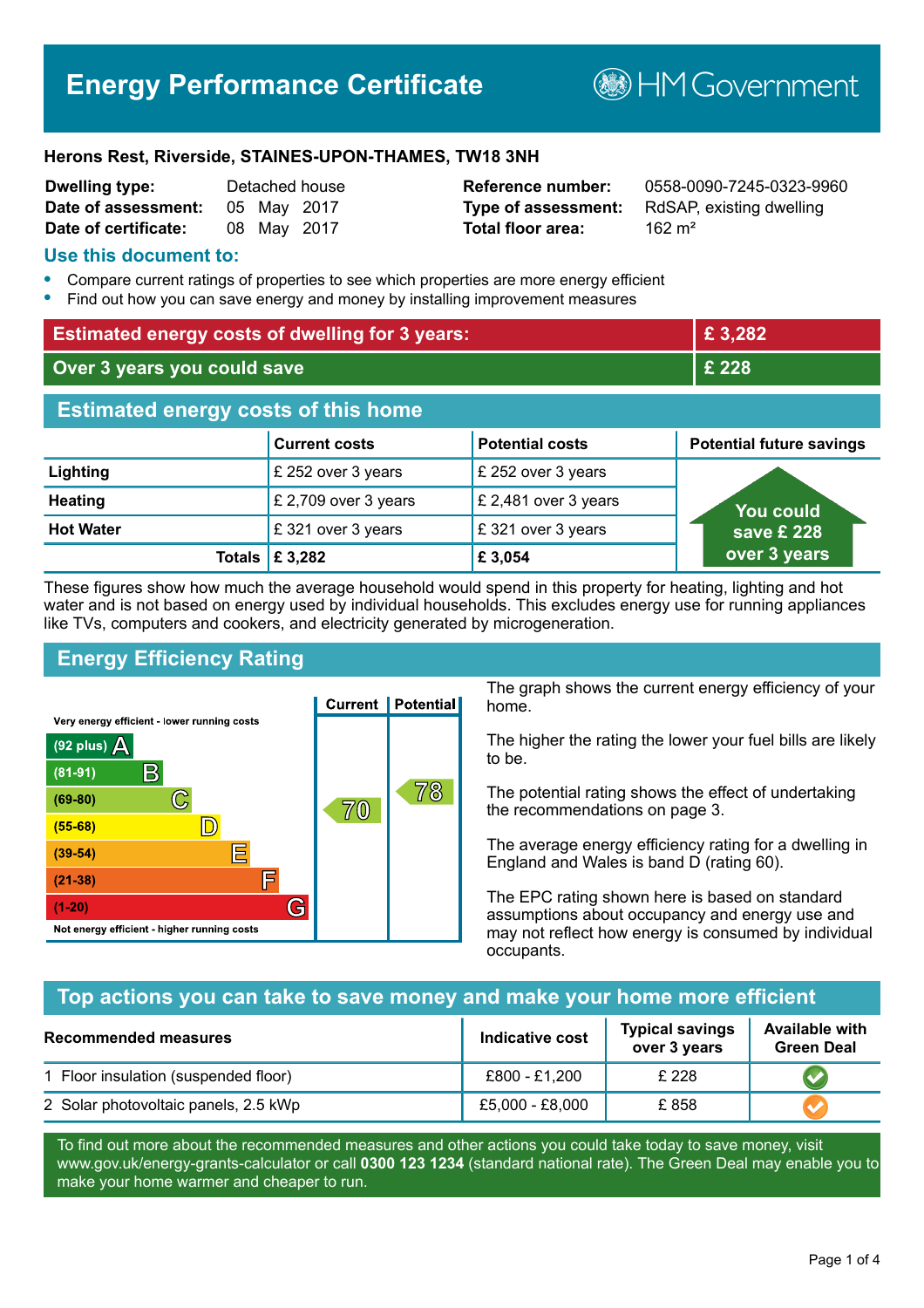## **Summary of this home's energy performance related features**

| <b>Element</b>        | <b>Description</b>                         | <b>Energy Efficiency</b> |
|-----------------------|--------------------------------------------|--------------------------|
| Walls                 | Cavity wall, as built, insulated (assumed) | ★★★★☆                    |
| Roof                  | Pitched, insulated (assumed)               | ★★★☆☆                    |
|                       | Roof room(s), insulated (assumed)          | ★★★★☆                    |
| Floor                 | Suspended, no insulation (assumed)         |                          |
|                       | Suspended, insulated (assumed)             |                          |
| Windows               | Fully double glazed                        | ★★★☆☆                    |
| Main heating          | Boiler and underfloor heating, mains gas   | ★★★★☆                    |
| Main heating controls | Time and temperature zone control          | *****                    |
| Secondary heating     | Room heaters, mains gas                    |                          |
| Hot water             | From main system                           | ★★★★☆                    |
| Lighting              | Low energy lighting in all fixed outlets   | *****                    |

Current primary energy use per square metre of floor area: 174 kWh/m² per year

The assessment does not take into consideration the physical condition of any element. 'Assumed' means that the insulation could not be inspected and an assumption has been made in the methodology based on age and type of construction.

#### **Low and zero carbon energy sources**

Low and zero carbon energy sources are sources of energy that release either very little or no carbon dioxide into the atmosphere when they are used. Installing these sources may help reduce energy bills as well as cutting carbon. There are none provided for this home.

# **Your home's heat demand**

For most homes, the vast majority of energy costs derive from heating the home. Where applicable, this table shows the energy that could be saved in this property by insulating the loft and walls, based on typical energy use (shown within brackets as it is a reduction in energy use).

| <b>Heat demand</b>           | <b>Existing dwelling</b> | Impact of loft<br>insulation | Impact of cavity<br>wall insulation | Impact of solid<br>wall insulation |
|------------------------------|--------------------------|------------------------------|-------------------------------------|------------------------------------|
| Space heating (kWh per year) | 15.746                   | (444)                        | N/A                                 | N/A                                |
| Water heating (kWh per year) | 2,261                    |                              |                                     |                                    |

You could receive Renewable Heat Incentive (RHI) payments and help reduce carbon emissions by replacing your existing heating system with one that generates renewable heat, subject to meeting minimum energy efficiency requirements. The estimated energy required for space and water heating will form the basis of the payments. For more information, search for the domestic RHI on the www.gov.uk website.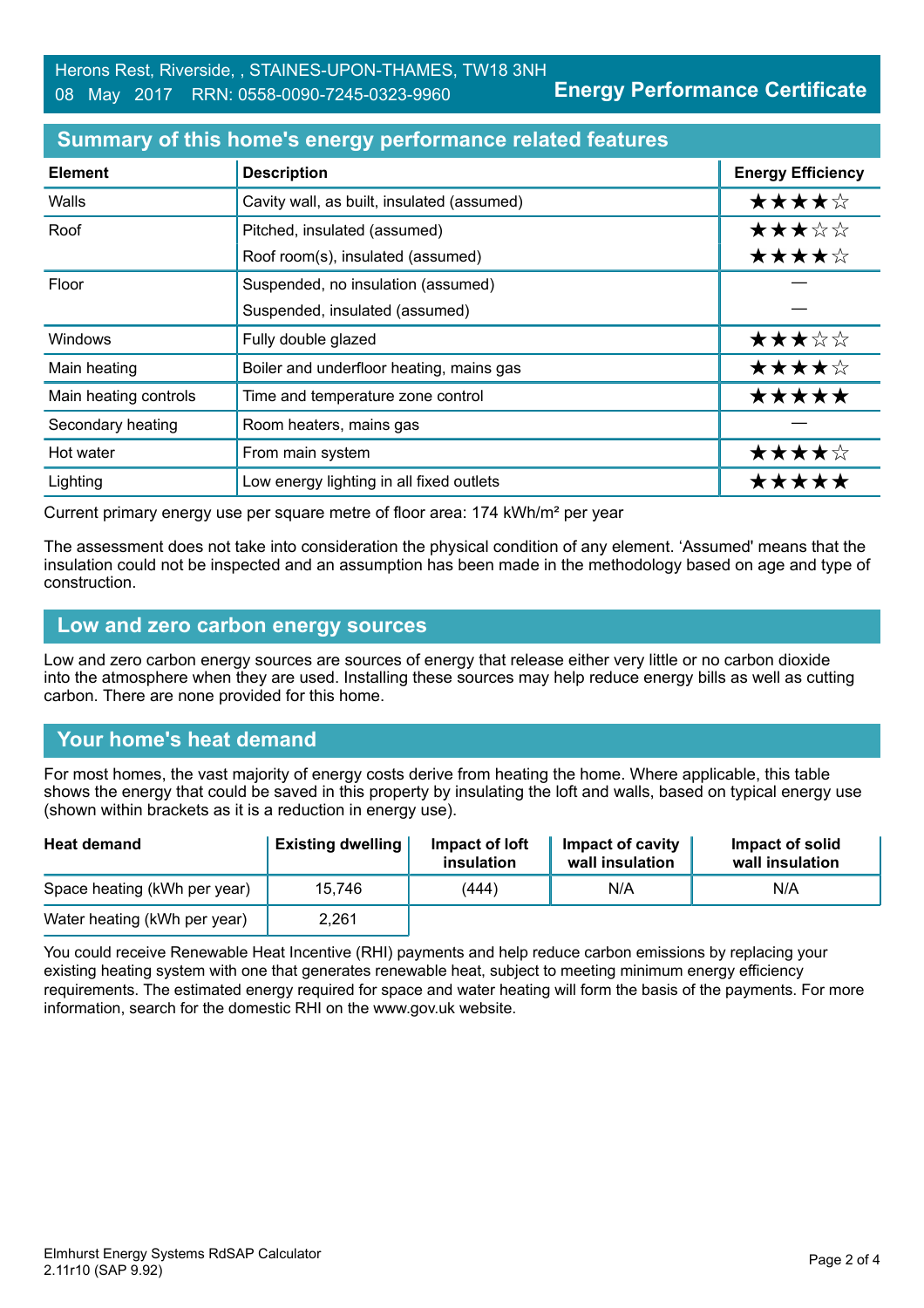# **Recommendations**

The measures below will improve the energy performance of your dwelling. The performance ratings after improvements listed below are cumulative; that is, they assume the improvements have been installed in the order that they appear in the table. Further information about the recommended measures and other simple actions you could take today to save money is available at www.gov.uk/energy-grants-calculator. Before installing measures, you should make sure you have secured the appropriate permissions, where necessary. Such permissions might include permission from your landlord (if you are a tenant) or approval under Building Regulations for certain types of work.

Measures with a green tick  $\bullet$  may be supported through the Green Deal finance. If you want to take up measures with an orange tick **th** through Green Deal finance, be aware you may need to contribute some payment up-front.

| <b>Recommended measures</b>        | Indicative cost | <b>Typical savings</b><br>per year | <b>Rating after</b><br>improvement | <b>Green Deal</b><br>finance |
|------------------------------------|-----------------|------------------------------------|------------------------------------|------------------------------|
| Floor insulation (suspended floor) | £800 - £1,200   | £76                                | C72                                |                              |
| Solar photovoltaic panels, 2.5 kWp | £5,000 - £8,000 | £ 286                              | C78                                |                              |

# **Opportunity to benefit from a Green Deal on this property**

Green Deal Finance allows you to pay for some of the cost of your improvements in instalments under a Green Deal Plan (note that this is a credit agreement, but with instalments being added to the electricity bill for the property). The availability of a Green Deal Plan will depend upon your financial circumstances. There is a limit to how much Green Deal Finance can be used, which is determined by how much energy the improvements are estimated to **save** for a 'typical household'.

You may be able to obtain support towards repairs or replacements of heating systems and/or basic insulation measures, if you are in receipt of qualifying benefits or tax credits. To learn more about this scheme and the rules about eligibility, call the Energy Saving Advice Service on **0300 123 1234** for England and Wales.